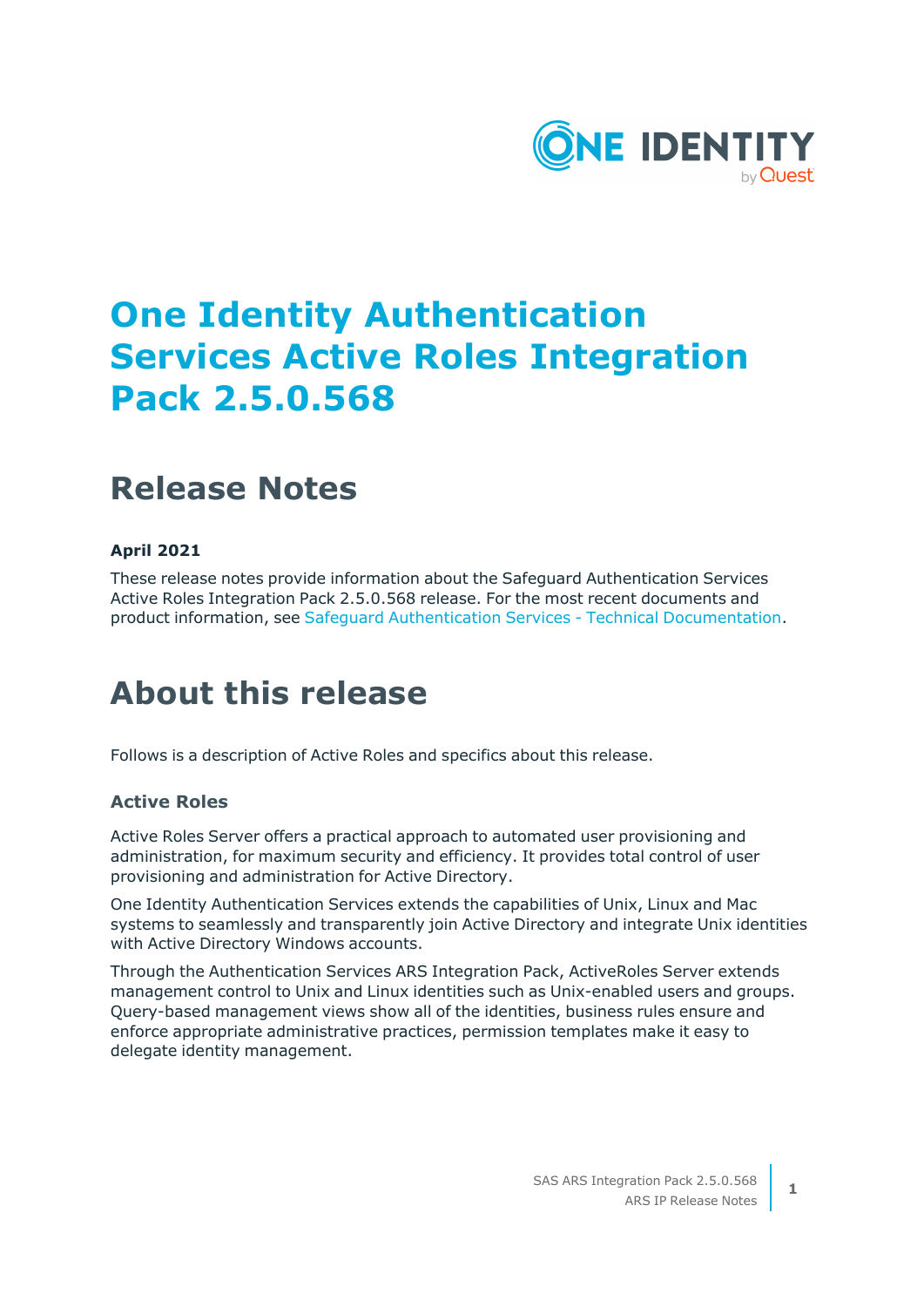### **Release scope**

This release has resolved issues and no new features.

## **Resolved issues**

The following issues were resolved in version 2.5.0.568.

#### **Table 1: Resolved issues in version 2.5.0.568**

| <b>Resolved Issues</b>                                                                                      | <b>Issue</b><br><b>ID</b> |
|-------------------------------------------------------------------------------------------------------------|---------------------------|
| • Code optimization                                                                                         | 248694                    |
| • Support for Safeguard Authentication Services version 5.0.0                                               |                           |
| . Update .Net Framework target to support Active Roles version 7.4.3                                        |                           |
| Publish the most recent Active Roles - Safeguard Authentication Services<br>Integration Pack documentation. | 720129                    |

## **System requirements**

The Safeguard Authentication Services Active Roles Integration Pack 2.5.0.568 release works with:

• Safeguard Authentication Services 4.1 and later

The Authentication Services Control Center must be installed.

• Active Roles 6.9 and later

For details on either product, see the following technical documentation:

- **[Authentication](https://support.oneidentity.com/authentication-services/technical-documents) Services**
- **[Active](https://support.oneidentity.com/active-roles/technical-documents) Roles**

## **Product licensing**

Use of this software is governed by the Software Transaction Agreement found at [www.oneidentity.com/legal/sta.aspx](http://www.oneidentity.com/legal/sta.aspx). This software does not require an activation or license key to operate.

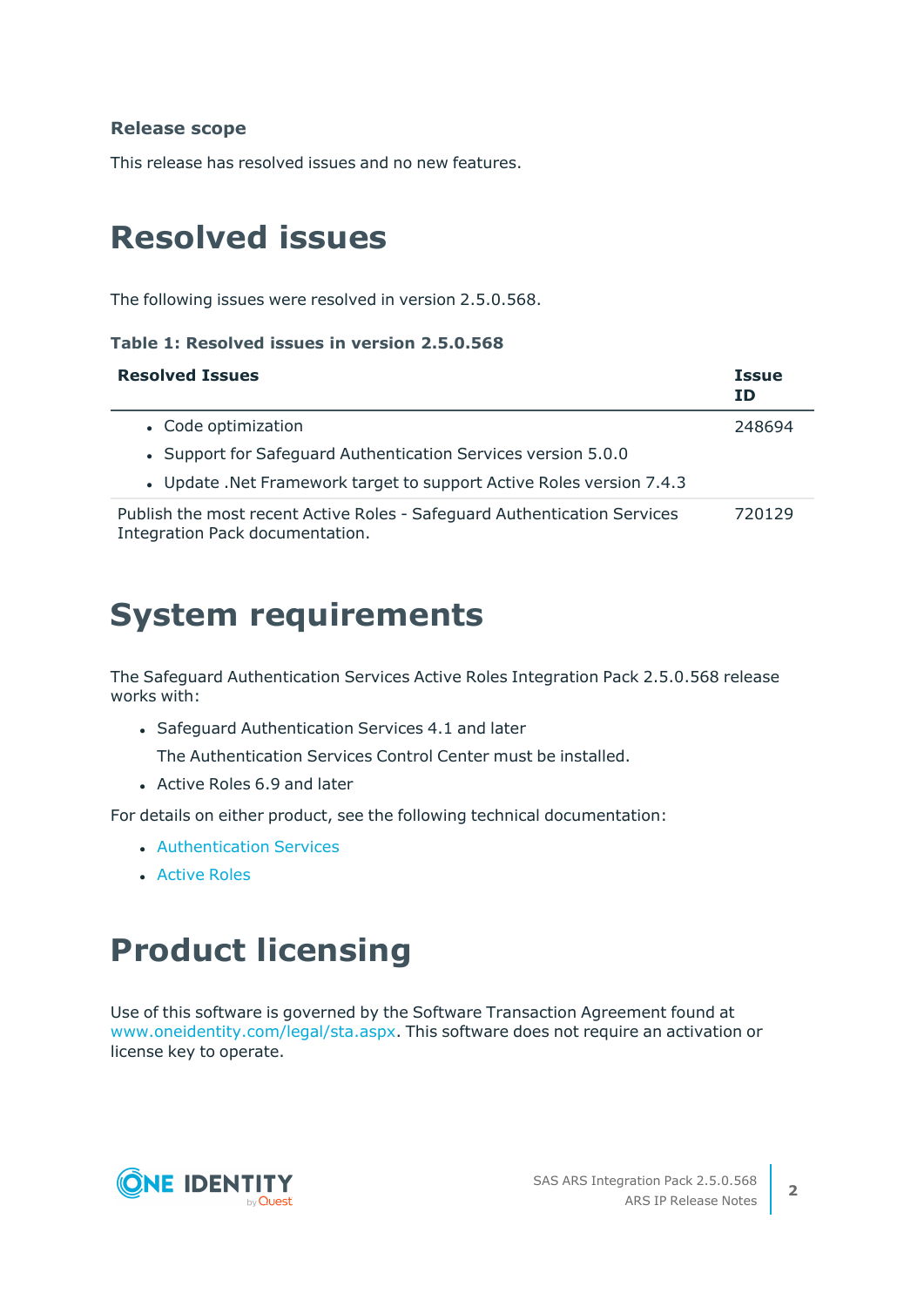## **More resources**

Additional information is available from the following:

- **Active Roles [Community](https://www.oneidentity.com/community/active-roles/)**
- One Identity | Unix Access [Management](https://www.oneidentity.com/community/unix-access-management/) Community

# **Globalization**

This section contains information about installing and operating this product in non-English configurations, such as those needed by customers outside of North America. This section does not replace the materials about supported platforms and configurations found elsewhere in the product documentation.

This release is Unicode-enabled and supports any character set. In this release, all product components should be configured to use the same or compatible character encodings and should be installed to use the same locale and regional options. This release is targeted to support operations in the following regions: North America, Western Europe and Latin America, Central and Eastern Europe, Far-East Asia, Japan.

This release has the following known capabilities or limitations: There is no localization.

# **About us**

One Identity solutions eliminate the complexities and time-consuming processes often required to govern identities, manage privileged accounts and control access. Our solutions enhance business agility while addressing your IAM challenges with on-premises, cloud and hybrid environments.

### **Contacting us**

For sales and other inquiries, such as licensing, support, and renewals, visit [https://www.oneidentity.com/company/contact-us.aspx.](https://www.oneidentity.com/company/contact-us.aspx)

### **Technical support resources**

Technical support is available to One Identity customers with a valid maintenance contract and customers who have trial versions. You can access the Support Portal at [https://support.oneidentity.com/.](https://support.oneidentity.com/)



**3**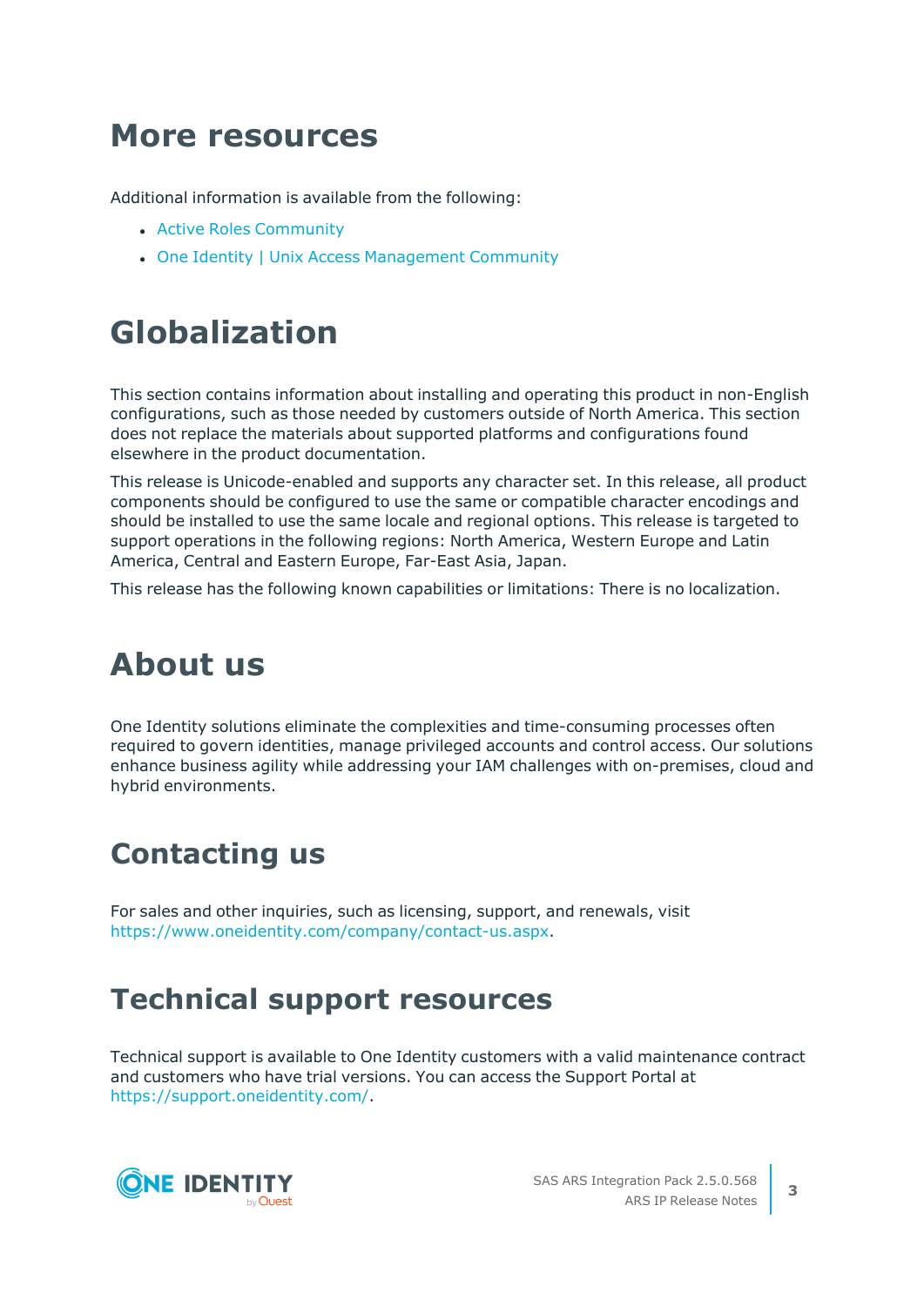The Support Portal provides self-help tools you can use to solve problems quickly and independently, 24 hours a day, 365 days a year. The Support Portal enables you to:

- Submit and manage a Service Request
- View Knowledge Base articles
- Sign up for product notifications
- Download software and technical documentation
- View how-to videos at [www.YouTube.com/OneIdentity](http://www.youtube.com/OneIdentity)
- Engage in community discussions
- Chat with support engineers online
- View services to assist you with your product

#### **Copyright 2022 One Identity LLC.**

#### **ALL RIGHTS RESERVED.**

This guide contains proprietary information protected by copyright. The software described in this guide is furnished under a software license or nondisclosure agreement. This software may be used or copied only in accordance with the terms of the applicable agreement. No part of this guide may be reproduced or transmitted in any form or by any means, electronic or mechanical, including photocopying and recording for any purpose other than the purchaser's personal use without the written permission of One Identity LLC .

The information in this document is provided in connection with One Identity products. No license, express or implied, by estoppel or otherwise, to any intellectual property right is granted by this document or in connection with the sale of One Identity LLC products. EXCEPT AS SET FORTH IN THE TERMS AND CONDITIONS AS SPECIFIED IN THE LICENSE AGREEMENT FOR THIS PRODUCT, ONE IDENTITY ASSUMES NO LIABILITY WHATSOEVER AND DISCLAIMS ANY EXPRESS, IMPLIED OR STATUTORY WARRANTY RELATING TO ITS PRODUCTS INCLUDING, BUT NOT LIMITED TO, THE IMPLIED WARRANTY OF MERCHANTABILITY, FITNESS FOR A PARTICULAR PURPOSE, OR NON-INFRINGEMENT. IN NO EVENT SHALL ONE IDENTITY BE LIABLE FOR ANY DIRECT, INDIRECT, CONSEQUENTIAL, PUNITIVE, SPECIAL OR INCIDENTAL DAMAGES (INCLUDING, WITHOUT LIMITATION, DAMAGES FOR LOSS OF PROFITS, BUSINESS INTERRUPTION OR LOSS OF INFORMATION) ARISING OUT OF THE USE OR INABILITY TO USE THIS DOCUMENT, EVEN IF ONE IDENTITY HAS BEEN ADVISED OF THE POSSIBILITY OF SUCH DAMAGES. One Identity makes no representations or warranties with respect to the accuracy or completeness of the contents of this document and reserves the right to make changes to specifications and product descriptions at any time without notice. One Identity does not make any commitment to update the information contained in this document.

If you have any questions regarding your potential use of this material, contact:

One Identity LLC. Attn: LEGAL Dept 4 Polaris Way Aliso Viejo, CA 92656

Refer to our Web site ([http://www.OneIdentity.com](http://www.oneidentity.com/)) for regional and international office information.

#### **Patents**

One Identity is proud of our advanced technology. Patents and pending patents may apply to this product. For the most current information about applicable patents for this product, please visit our website at [http://www.OneIdentity.com/legal/patents.aspx.](http://www.oneidentity.com/legal/patents.aspx)

#### **Trademarks**

One Identity and the One Identity logo are trademarks and registered trademarks of One Identity LLC. in the U.S.A. and other countries. For a complete list of One Identity trademarks, please visit our



**4**